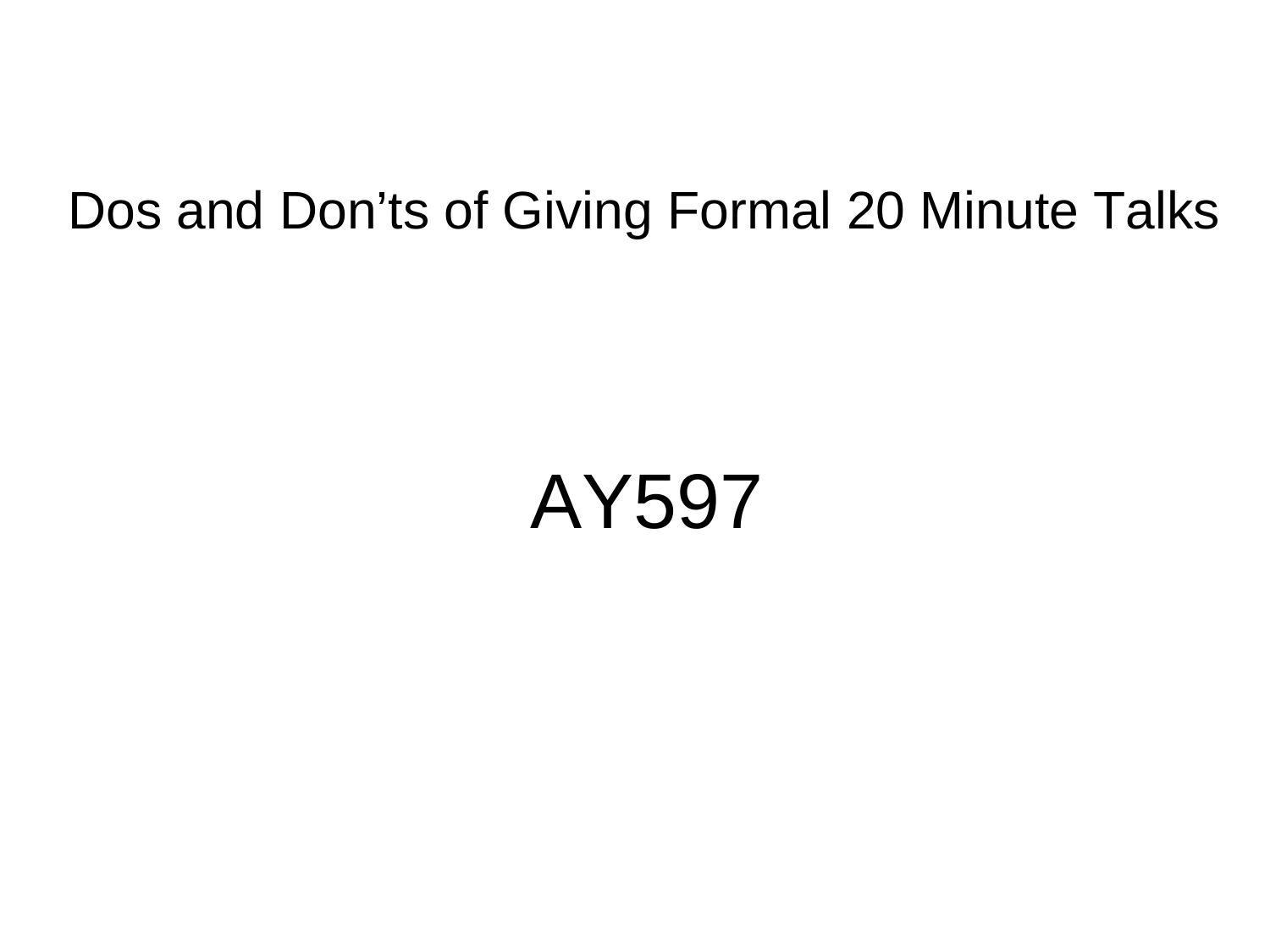# 20 Minute Talks and Your Future

If you plan on continuing in astronomy past graduate school, you will have to get used to being judged by how you give talks by people in a position to hire you.

Your AAS dissertation talk will most likely be your first true judgment, and probably the most important in your early career.

Personally, what I learned in my current topics/public speaking class in graduate school was as useful (if not more) as any of my lecture courses.

Don't take public speaking preparation lightly!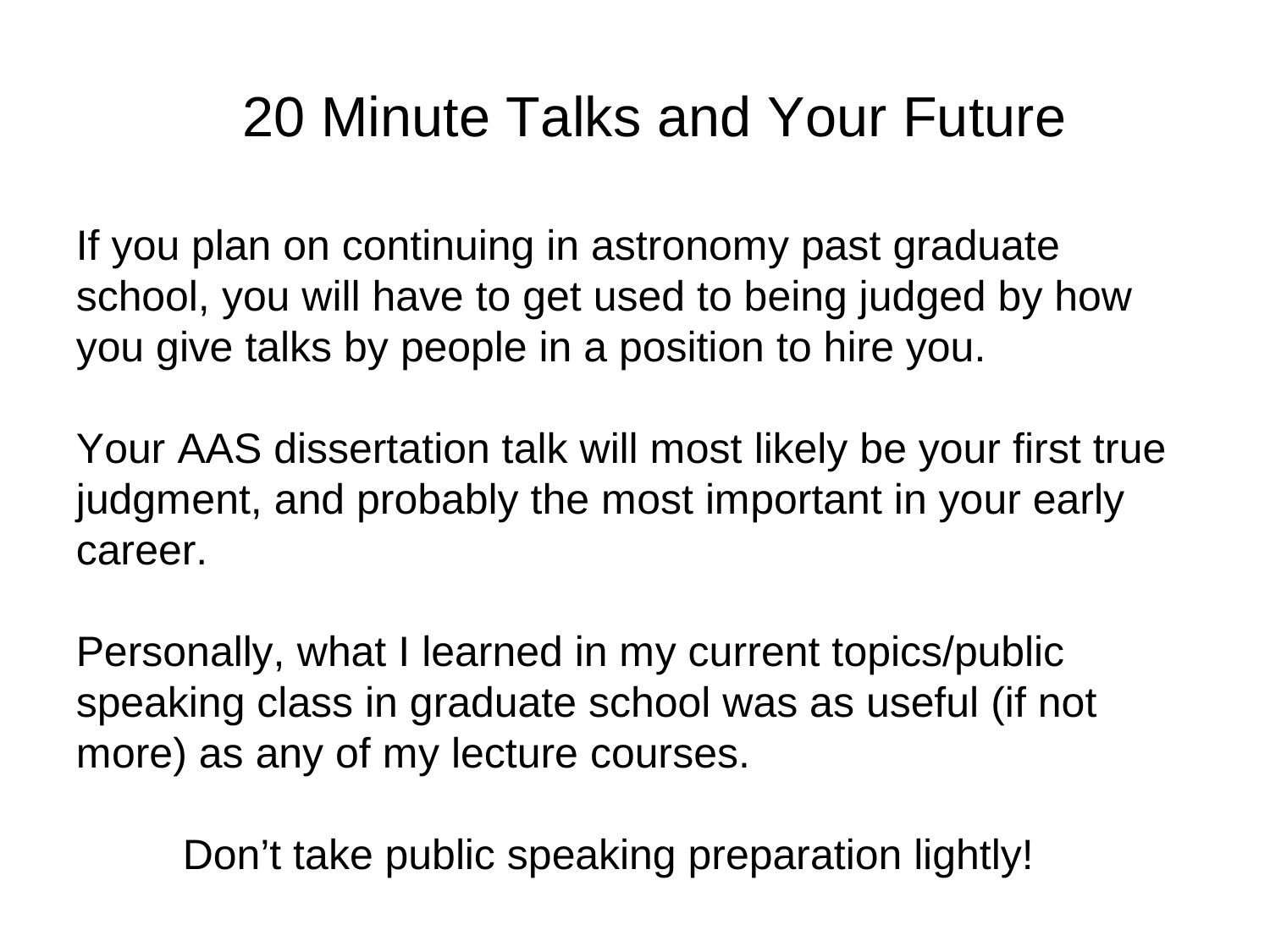# Choice of Topic

Preferably, you should talk about research you have done yourself, since you will be so much more familiar with it.

However, younger grad students who have not done enough research to have some concrete results should pick a timely paper on astro-ph that either:

1) relates to research they are working on or

 2) is of interest to a broad swath of the astronomy community or is particularly compelling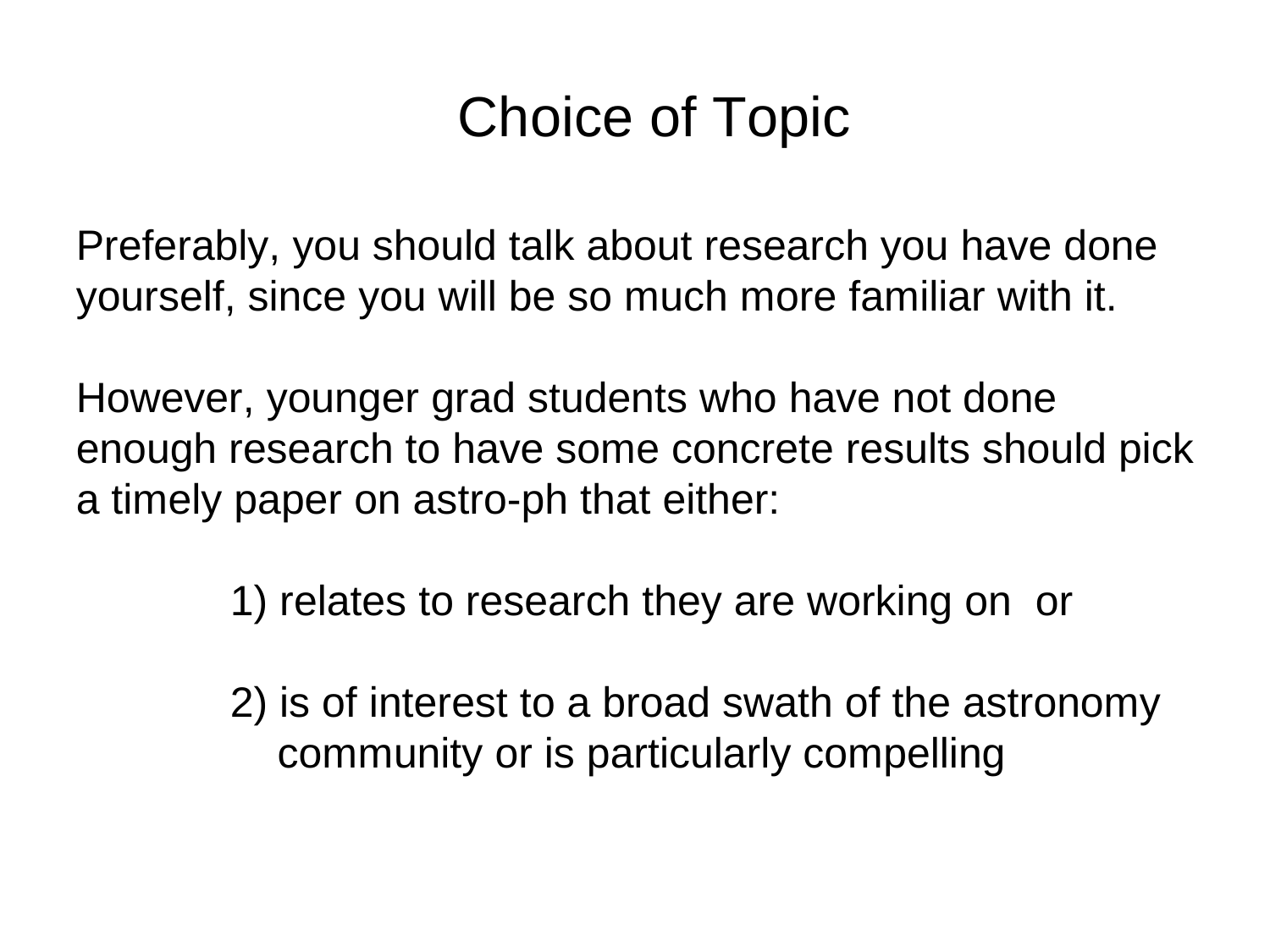# Outline of Your Talk

#### 1) Introduction:

- what your topic is about
- why it is important (why should your audience listen)
- what specific questions you will address
- 6) Background
	- previous work done on this topic (including work of a potential future employer in your audience!)

10)Main Body

12)Summary of Key Results

- it never hurts to repeat yourself on the key results
- include future work if possible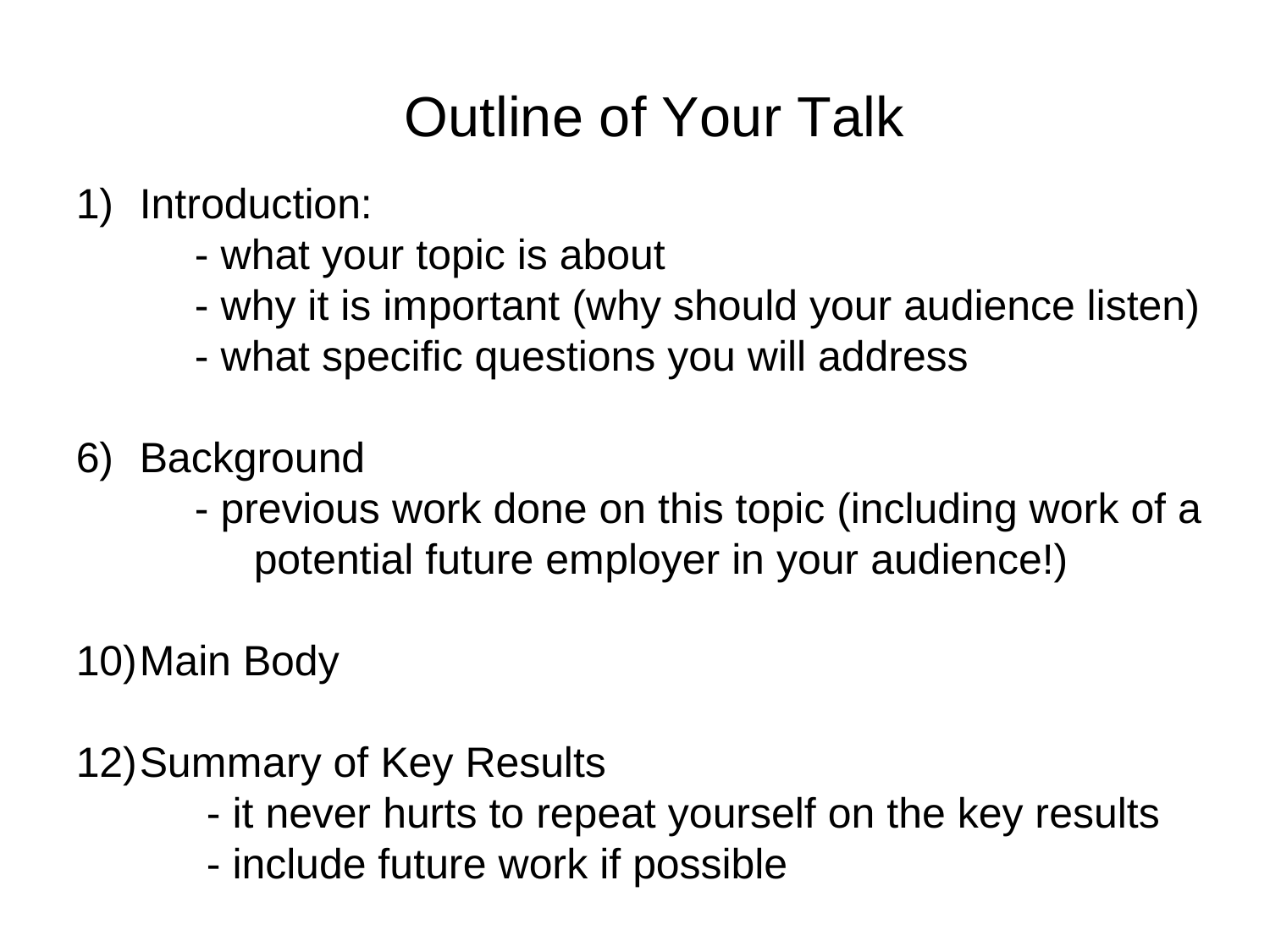# Dos and Don'ts

**Do** practice giving the talk several times in advance:

- it shouldn't sound memorized, but you should definitely know which slide/concept comes next
- you only have 15 minutes to present your entire PhD presentation at a AAS meeting – be efficient!

**Do** try to eliminate "umms" and "uhhs" as best you can:

 - this can be difficult, but practicing the talk 4-5 times before will help

**Do** use a bit of color to draw attention to your main points - but don't overdue color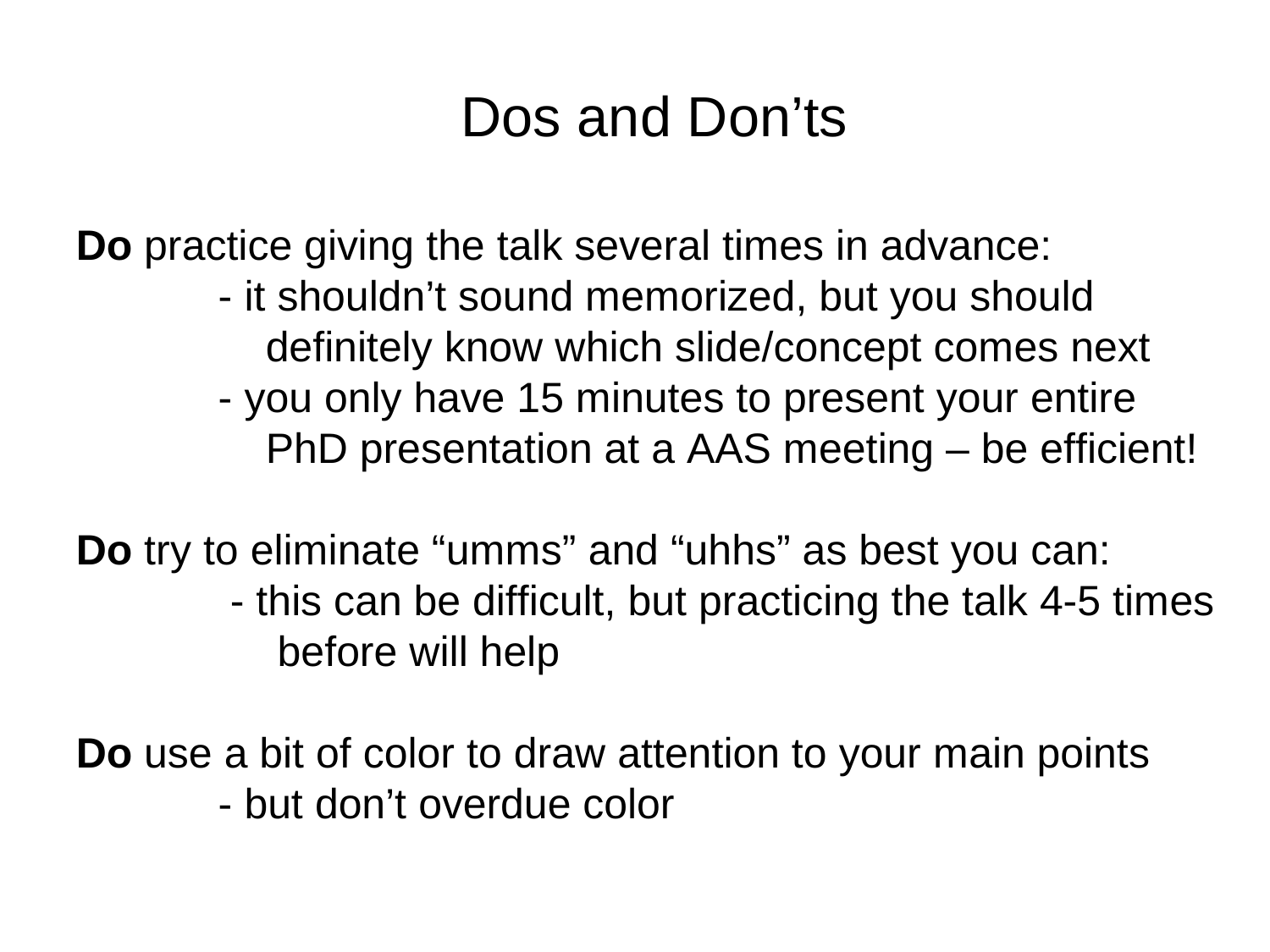# Dos and Don'ts

**Don't** present material you are not familiar with:

- if the paper is too complex, choose a different paper
- if there is a small part of the paper you do not understand in an otherwise reasonable paper, don't present the unfamiliar material (never say "I didn't understand this part")

**Don't** read from your overheads

- one of the worst mistakes one can make

**Don't** overload your slides with walls of text - stick to the key points you want to make